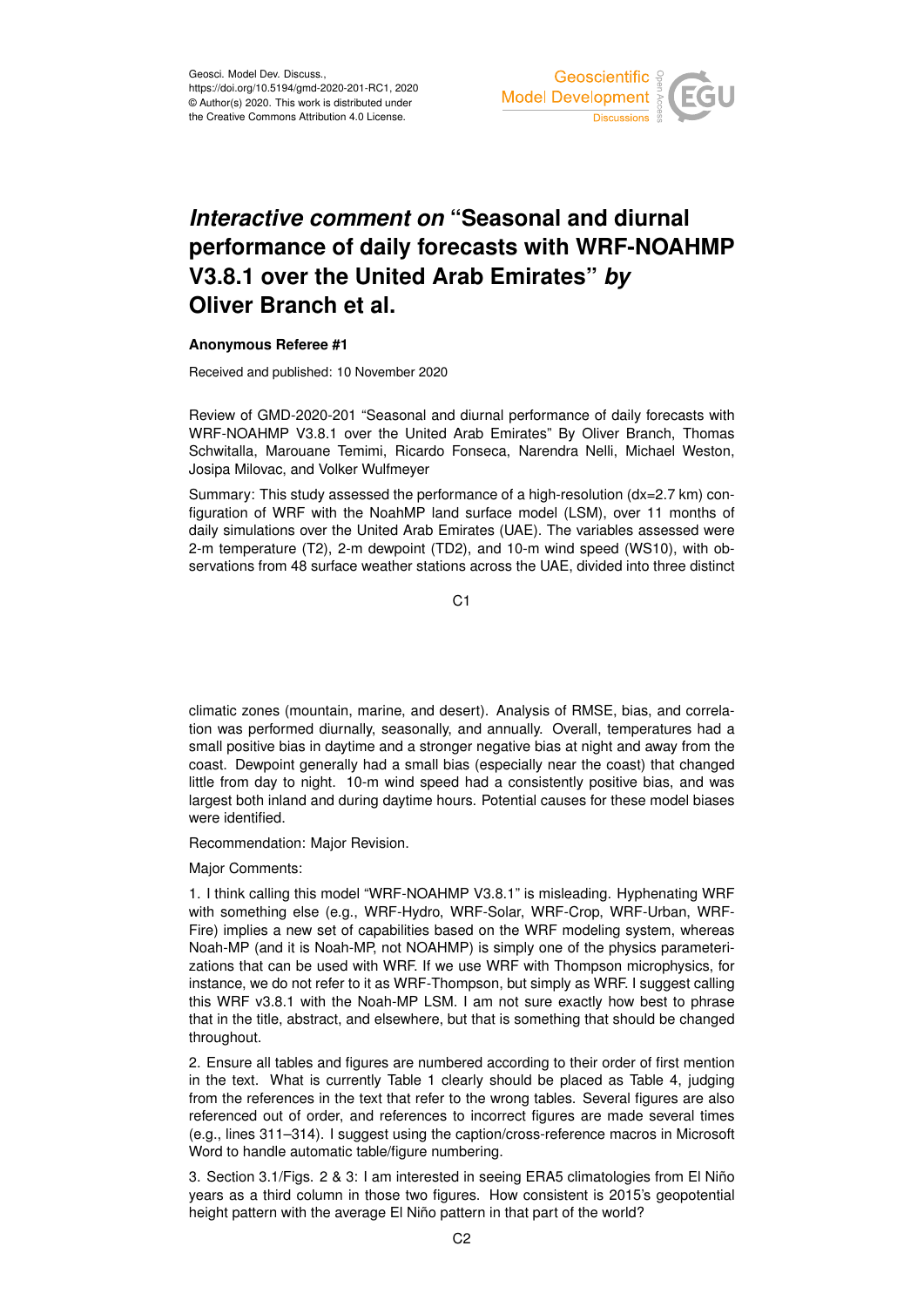4. Section 3.3, where you surmise many of the causes that may explain the model biases, are all plausible, but this section still feels a little thin. For instance, when discussing the unclear impact of the PBL scheme on T2, TD2, and WS10 diagnostics, you mention that they are computed either by the PBL scheme using MOST or by Noah-MP. Are those diagnostics always computed by Noah-MP? Or only some of the time? And if only some of the time, then when? There needs to be more clarity and understanding here about what physics scheme is actually controlling the diagnosis of those variables. Also, you mention that Nelli et al. (2020a) found similar wind speed biases within a WRF v3.8 simulation. Was that also in the UAE or a similar environment? That should be pointed out explicitly in the text to further bolster your point that these biases are recurring issues and not unique to your study. Furthermore, when it comes to model spin-up time over UAE for these surface variables, could you test that hypothesis of the benefit of a longer spin-up time over, say, 1 month (or even 2 weeks) of simulations? Or would Nelli's retuned roughness length parameter be able to be applied to these simulations for a similar period of time as a demonstration of benefit here?

Minor Comments and Typos:

1. Indent paragraphs throughout. Without either paragraph indentation or blank lines between paragraphs, the paper is harder to read.

2. In most places where a bold phrase followed by an en dash starts a paragraph, either reword the sentence to make the bold phrase part of the sentence, or make the bold heading a new numbered subsection.

3. Date formats throughout the manuscript should be standardized. GMD may have a required format, but most journals typically use dates formatted as, e.g., 12 January 2015 for the main text, and 12 Jan 2015 in table/figure captions.

4. Ensure all abbreviations are defined (several were not defined), and there is no need to redefine abbreviations multiple times.

C3

5. Please use the Oxford comma in lists (i.e., add a comma before the "and").

6. Most of the dashes (also called hyphens) in the middle of sentences throughout the manuscript are incorrectly used. Some should be changed to commas, some should be changed to semicolons or em dashes (that is often a style preference), and some of the sentences should be reworded to either split them into two sentences or to a single sentence that does not require a clause that is set off by an em dash or semicolon. Please consult an English style guide for the difference between dashes, en dashes, and em dashes, and when it is appropriate to use each one, and when a comma or other punctuation might be more appropriate.

7. There needs to be a comma after every instance of "i.e." and "e.g." throughout the manuscript.

8. Hyphenate compound adjectives, such as "2-m air temperature," "2-m dew point," "10-m wind speed," and "2.7-km grid spacing." By contrast, "grid spacing of 2.7 km" does not require a hyphen.

9. Line 40: Change "general circulation model dataset (GCM)" to "general circulation model (GCM) dataset".

10. Line 44: Add Powers et al. (2017, https://doi.org/10.1175/BAMS-D-15-00308.1) as a reference for the WRF model (in addition to the Skamarock et al. (2008) reference for the WRF v3 technical note).

11. Line 48: Add "in" after "WRF".

12. Line 58: "verified configuration of WRF"  $\hat{A}$  AT What does this mean?

13. Line 85: Change "north east" to "northeast".

14. Line 88 and Fig. 1 caption: When providing latitudes or longitudes, there should be no spaces around the degree symbols (e.g., 14.775◦N).

15. Line 90: I suggest changing "weather systems" to "predominant patterns." A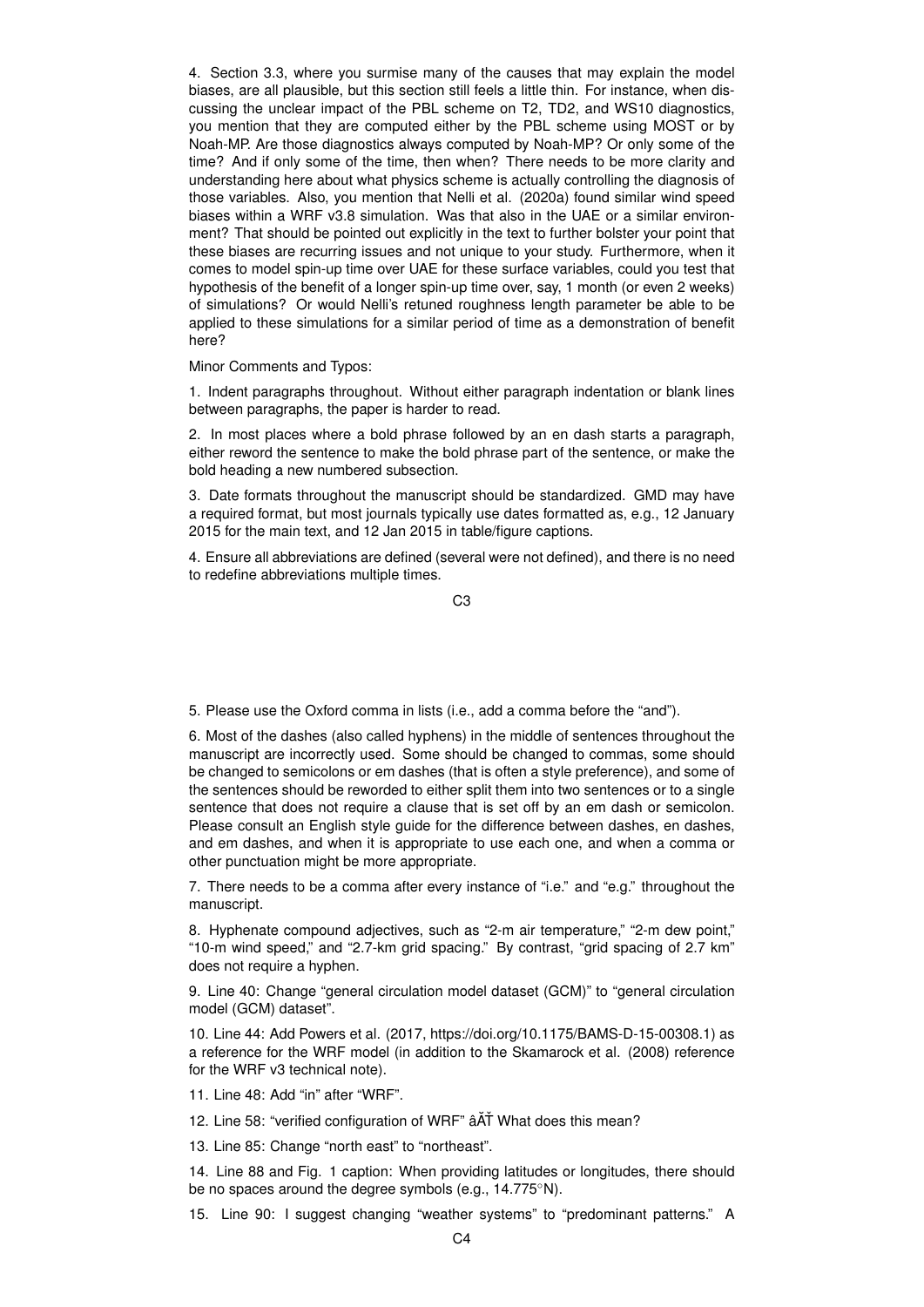weather system evokes something more transient and singular, whereas a pattern is something larger-scale and longer-lasting.

16. Line 110: Change "north-westerlies" to "northwesterly".

17. Line 111: Change "direction" to "directions".

18. Lines 111–113: "The sea surface of the Arabian Gulf. . ."  $\hat{a} \tilde{A} \tilde{A}$  Please rephrase this sentence so as to not imply that the sea surface itself is shallow.

19. Lines 120–121: "This domain was selected. .." âAT This sentence is awkward. Please revise. Also, what do you mean by "twin experiment"? Additionally, it is customary to describe domain dimensions as "900 x 700" rather than "900(x) by 700(y)". It is understood by convention that the x-dimension is given first.

20. Section 2.3.1 and Table 2: The microphysics scheme should be referred to as the "Thompson-Eidhammer aerosol-aware microphysics scheme" or, for short, "Thompson-Eidhammer". And on this note, did you verify that all the options in WPS & WRF were set properly to use the QNWFA/QNIFA monthly aerosol climatology with the Thompson-Eidhammer scheme? If not, then what did you use for aerosols? Did it default to settings in the source code? In my experience, it is really easy for people to think they are using Thompson-Eidhammer, when actually they are essentially using the basic Thompson scheme because of forgetting some namelist settings in WPS and/or WRF.

21. Line 147: Change "Surface Exchange over Land model - HTESSEL" to "Surface Exchange over Land (HTESSEL) model".

22. Line 198: Change "year" to either "yearly" or "annual", and change "season" to "seasonal".

23. Line 165: Change "((Danielson, J.J., Gesch, 2011))" to "(Danielson and Gesch, 2011)".

C5

- 24. Line 181: Insert a comma after "strongly".
- 25. Line 199: Add "aim" after "Another".
- 26. Line 231: Change "In order to get" to "To obtain".
- 27. Line 249: Add "the" before "diurnal".

28. Line 286 and elsewhere: Change "m.a.s.l" to "m ASL" or "m AMSL". You could also say "station 41229 at elevation 1485 m" and not even mention ASL/AMSL explicitly, because it is implied when giving a station elevation.

29. Line 288: Insert commas around the phrase, "such as differences in mountain and desert cloud cover", and after the references that follow "for instance".

- 30. Line 292: Delete "very".
- 31. Line 293: Add a comma after "(Figure 6b)" and change "is" to "are".
- 32. Line 299: Add a semicolon before "however" and a comma after it.
- 33. Line 305: Change "in Section 3" to "below".
- 34. Line 309: Delete the comma after "nevertheless".
- 35. Line 316: Add "radiation" after "shortwave".
- 36. Line 318: Delete "the" before "associated".
- 37. Line 326: Change "(5e)" to "(Fig. 5e)".
- 38. Line 351: Change "(delta)x 100m" to "(delta)x = 100 m".
- 39. Line 352: Change "operation" to "operational".
- 40. Line 364: Change "who" to "that".
- 41. Line 372: Change "there is a good chance" to "it is likely".